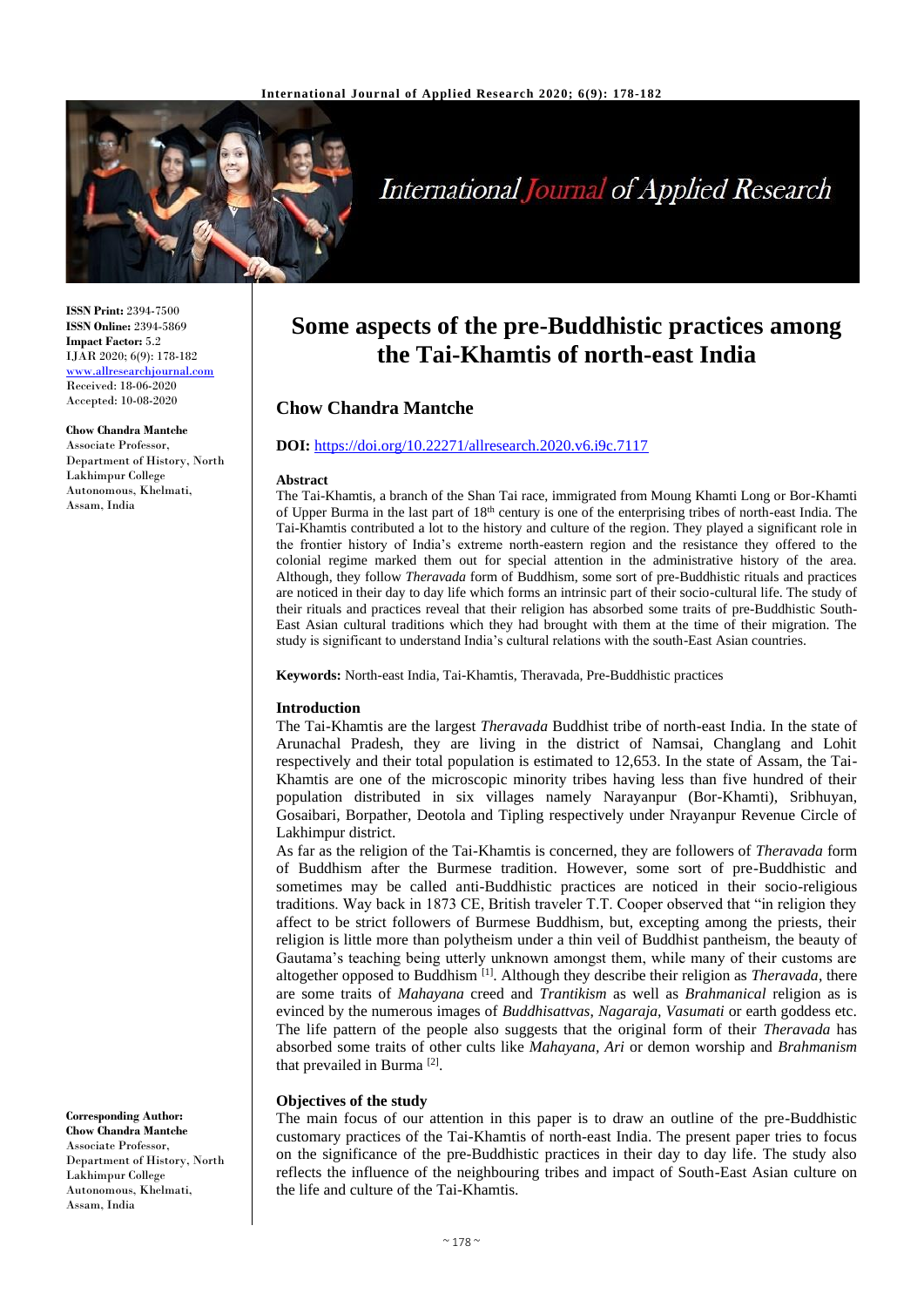# **Methodology**

Descriptive historical and analytical methodologies have been used for the study. Both primary and secondary sources are utilized in the paper. Primary data are collected through personal interviews and experiences gathered during the course of field study. Interviews of the priest and learned men of the tribe have been taken into consideration to supplement the published materials. The secondary data in form of books, journals, research articles, Census report, Govt. Gazetteers are consulted to support the qualitative data.

### **Discussion**

Many of the tribes of north-east India believe in numerous categories of spirits. They believe that every kind of action and effect has got positive and negative values. It is believed that for each kind of action, a particular spirit is responsible. Although the Tai-Khamtis professed *Theravada* form of Buddhism, some pre-Buddhistic practices like spirit/demon (*phi)* worship are prevalent in their religious traditions as well as in their merit making occasions. They believe in the existence of different spirits called *phis* (spirit/demon) which directly or indirectly influenced in the journey of life. A brief description of spirit worships is presented for better understanding the pre-Buddhistic belief and practices prevail in their society.

### *Phang-suo-moung*

*Phang-suo-moung* is one of the important *phi* worship among the Tai-Khamtis. The worship for the reconciliation of the protecting deity of the country is called *phang-suomoung*. It is observed for well being of the village and for protection from ferocious animals. It is also observed during crop failure, epidemic and bad weather. In general, it is worshiped beneath a tree adjoining agricultural field of the village. All family members of the village except women participated in the worship. Symbolic huts for the deity are made with the help of banana plunk at the place of worship. Incense sticks and candles are lit. People offered cooked food, vegetables, fruits, puffed rice, sweets, flowers to the deity of the village (*phi-maan*) and the deity of country (*phimoung)* respectively. Congregational prayer followed by appropriate chants to propitiate the deity is held which aimed to bring well being of the village for the ensuing year. No sacrifice is done in this worship. At the end of the worship, feast is held. If a cow is seen during the worship, good harvest is expected for the year. In the entire process of the worship, the Buddhist monk don't participate and it is performed under the priesthood of the village called "*chaomo or pathek*". Normally, Tai-Khamtis performed this worship in the fifth (*nun-ha*=April-May) or the sixth (nunhuk= May-June) month of their indigenous calendar. The date of the worship is selected in an auspicious day after the *poi Changken* (A spring festival corresponding to *Rongali Bihu* of Assam).

In the past, the Khamtis sacrificed animals to propitiate the spirits of the village. In the honour of *phi-muang*, animals are sacrificed once in the year. B.J. Terweil has provided an interesting note on *Phang sau moung* rituals held in the third decade of nineteen century in the village of Bor-Khamti(Narayanpur) in which animals are slaughtered to propitiate the spirit of the village. The festival held in a convenient day of the year preferably in the month of April. It is reported that the festival began one afternoon and lasted

throughout the following night until day light the next morning. On the day of the ritual, outsiders are not permitted to enter the village. The Khamtis had a sacrificial tradition and that these customs have all been discontinued. Each village abandoned its large-scale communal sacrifice at its own time. This constitutes an interesting fact which is indicative of increasing of Buddhism vis a vis these aspects of Tai customs which appear to belong to pre-Buddhist beliefs and practices <sup>[3]</sup>. The Tai Ahoms performed this worship as *Me-Dam Me-Phi* collectively in different villages. The Tai Khamtis of Narayanpur regularly held *Me-Nam Me Phi* (*Nam=dam*=ancestor) near the "*Nong hao phi"* tank situated near Bor-Khamti village accompanying with sacrifice of buffalo, pig and drinking rice beer and meat. According to local people it was held upto about 1928 A.D. It is said that there was no Buddhist monk among the Tai Khamtis of Narayanpur. But later on, with the coming of the Buddhist monks from Myanmar, the villagers had abandoned the worship of *Me-dam me-phi* [4] *.*

### *Phi-nam- huan* **(***pai nahong pai chan***)**

The Tai Khamtis believe in the family and clan spirit. They usually propitiate the spirit of the deceased parents or grandparents known as "*phi- huan*". They also propitiated the spirit of their founder clan called "*phi -nam –huan* or *phi nahong- pai chan*". They have a great reverence to the spirit of their ancestors. It is believed that the ancestors desire propitiation with offerings from their living progenies and dissatisfied ancestors may caused sufferings to the family members. According to their traditional believes, the spirit of their ancestors resides in the north-eastern corner pole (*sao lai*) and the south-eastern corner pole (*sao nam*) of their house. The female spirit (very furious, as they believe) resides in the north-eastern pole while the male spirit resides in the south- eastern corner pole in their respective houses. Therefore, these two poles (*sao-phi-nams)* are considered auspicious and the adjoining places of the poles are always kept neat and clean. As a mark of respect, they offer cooked food, puffed rice, flowers and pour water in every meritorious works of their family. Dirty clothes, vests, mops, brooms, cooking materials, fishing implements etc. are always keep away from these two poles. In every meritorious functions of the family, the spirits of ancestors are worshipped among them. During the festive occasions, the worship of *phi-nam-huan* is a mandatory work. Normally, the worship of the *phi-nam- huan* is performed before noon preferably before breakfast. To worship the spirit, two small pyramids (about two feet high) make out of sand known as "*kongmu*" are made beside the two poles (*sao-nams*). A *kongmu* is a circular conical shaped heap of sand tapering to a point which is decorated with *tankhan*, *caaku* and flowers. The *tankhon* is a special small flag made of thin bamboo stick, end of which is bent over and held into place with a thin thread that carries a piece of white paper cut out in a distinctive pattern possibly to recognize a shape of a human body. The *tankhon is* coupled with another stick called *caaku* which carries a small paper flag as well as a numbers of paper shreds which have been attached to the top. The head of the family lit candle, incense sticks in front of the *kongmu* and offered cooked foods, fruits, sweets, puffed rice, flowers and water to the spirit and prays for the well beings of the family. At the end of the offerings, water libation is held. In the pristine, the Khamtis kill their domestic animals in order to honour the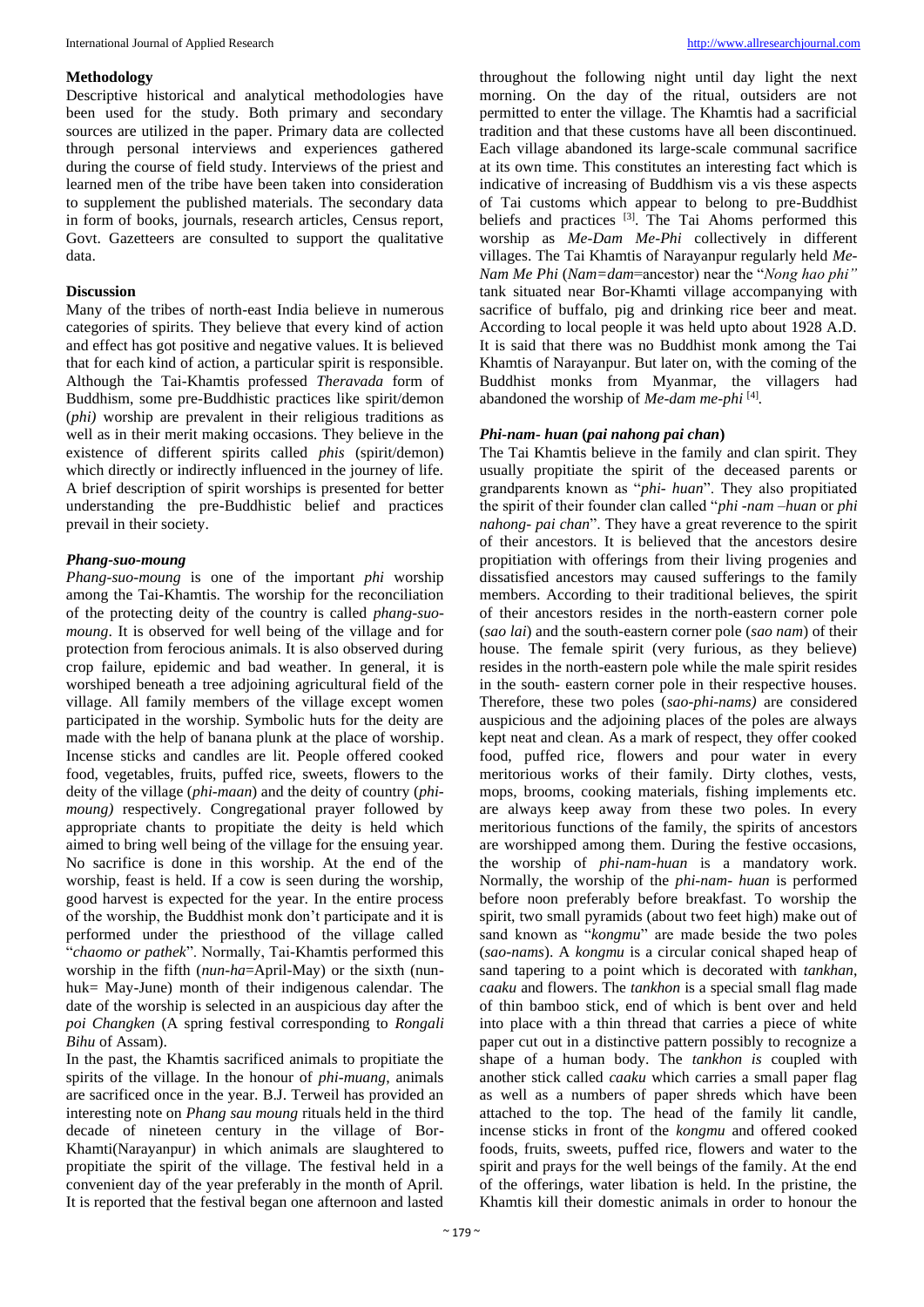house spirits, *phi-huan*. The flesh of the sacrificed animals was cooked and eaten by all family members. Offerings are normally accompanied by appropriate chanted verses which are aimed to arouse joyful and devout contemplation for spiritual progress. It is said the conventionally ascribed stereological benefits of the offering flowers for health and beauty, water is a means to a cool mind, peaceful and free from worry, food assures adequate nourishment, the lighted candles are a means to enlightenment and glory  $[5]$ . The worship of the *kongmu* of *sao phi nam* of the north-eastern corner is followed by the *kongmu* of the southeastern corner. In general, the worship of the *phi-nam-huan* is held during the harvesting season. The Tai Khamtis never use their new seasoned rice (harvest-feast) prior to the offering of their respective *phi-nam-huan* and Buddhist monks.

### *Hong-khwan* **ceremony**

The spirit calling ceremony among the Tai Khamtis is known as *hong khawn* ceremony. It is one of the most prominent pre-Buddhist religious ceremonies observed to regain the lost soul or spirit of an ailing person or weak soul for longer sickness. The conception of essence of soul is widely distributed among different ethnic groups of Asian countries and it is an old Tai belief <sup>[6]</sup>. Literally "*hong*" means to bring back and "*khwan*" means spirit, essence of life or soul. The Khamti and other Tais called the spirit calling ceremony as *hong khwan or hik khwan*. The Ahoms call it *Rik khwan or rik khwan mung khwan* [7] . In Assamese version it is known as "*Ayutula* or *Ayuana*", which means the bringing back the essence of life. The concept of *khwan* is very obscure. A Buddhist monk may feel that the nearest Pali equivalent is *"Vinnana*" (principle of conscious life). Other may think of 'soul' or 'spirit', but none of these descriptions provides a satisfactory translation of *khon*. Assamese and English do not seem to have an equivalent term, a fact often encountered with abstract concepts <sup>[8]</sup>.

In case, a man or an woman who fell sudden sick after a deep shock or afraid, the Khamtis think that good soul of the person is being taken out by some spirit and evil spirit occupy the former place. According to their traditional belief, the body and mind of a human being is governed by the "*khwans*" which are stored in the human body and when the quantity of *khwan* is lost or decreased, the human body is attacked by diseases. Similarly, when a person is terrified or he falls in water or falls from any up, then the volume or quality of *khwan* is lost. The body and mind become inactive. In such situation, *Hong khwan* ritual is performed. When a person falls in serious illness, the Khamtis think that good soul of the person is being taken out by some spirit and evil spirit occupy the former place. Therefore, in case of serious illness, they conduct worship by keeping sword, gun and egg near the sick person and some elderly members read from the *punthi* (sacred book) and therapeutic ritual is performed.

The Tai Khamtis believe that a *khwan* is an element of vitality, vigor and strength of a person. The ceremony to bring back the *khwan* is called '*son khwan''* which is normally arrange in dusk. They believe that a *khwan* may flee into deep water and so the *khwan* is floated with fishing implement called "*khyek*". To lift *khwan,* as an omen of good luck, they look for a lizard or a fish. All the material lifted with help of *khyek* are wrapped in a cloth and placed in front of the ancestral pole of respective house which is

called *sao- phi-nam* and the therapeutic ceremony is performed.

Like an individual human being, they believe that the country also has its *khawn*. Sometimes, the *khawn* of the country also needs orientation. When the country is attacked or facing abnormal situation, a ceremony called "*Hong khwan moung khwan*" is performed to provoke the God to augment the power of *khwan* for the country. Sometimes, royalty used to recognize *khwan* with royal grandeur after battle they fought, with a view to get release from sin, they committed by killing men in the battle or to win in the battle by strengthening *khwan*. This ritual is performed with royal grandeur, all the household articles like bows, arrows, knives, *daoes*(chopper), spades, battle axe, swords, spears etc. are enameled and fruits, sweets, foods are offered to the ancestral spirit. The basic difference between the "*son khwan"* and *"hong khwan"* is that "*hong khwan*" is basically aggressive, the ritual specialist is in command and orders the tools and weapons to bring back the "*khwan*", on the other hand "*son khwan*" is characterized by pleading and cajoling. The two therapeutic rituals *son khwan* and *hong khwan* demonstrate how a stray element of vitality can be induced to return to the human body [9].

The Tai-Khamtis have great respect for nature and wherever they found any power or beauty, they entreat mercy from the object and invested them with supernatural character. They believe that the supernatural power direct and control human life. They believe in extra sensory super powers and to them material objects are as animated as themselves and an invisible spirit presides in themselves, and in other objects and beings. That's why, they propitiate or conciliate these super natural powers, which they believe, direct and control human life [10].

So, for reconciliation the super natural powers they worship them in forms of spirits or *phis*. According to their needs and requirements they worship various types of spirit like spirit of paddy field "*phi-na*", the spirit of forest "*phithoun*", the spirit of water "*phi-nam*", the spirit of hill "*phinoi*" the spirit of country "*phi-moung*", the spirit of house "*phi-huan*", the spirit of the village "*phi-maan"* etc. They pay great reverence to the spirit of their village. The existence of a special hut dedicated to the spirit "*phi-maan*" is a common feature of a traditional Khamti village. A small monument is constructed in the name of the "*phi-maan*" at the entrance of the village. This symbolic monument or hut is known as "*ho-phi*")<sup>[11]</sup>. They have their own village God locally called *Kaliabapu*. The sacred place is located at the end of the residential huts in the north-east of the village. Twice in every year, the villagers worship this deity. The family members just offer the foodstuff to the deity. The villagers have constructed one small shelter for this deity. The villagers consider this deity as very powerful  $[12]$ . In Tai-Khamtis society, the spirits are propitiated according to occasional demands, for instance when a person returning from the forest falls ill, it is believed that the forest spirit is offended. So, *phi-thoun* is propitiated by offering flowers and candle near the forest [13].

In addition to the worship of various spirits the Tai Khamtis worship some Gods and Goddesses on various occasions. A brief account of these worships is presented below.

*Kantu-nang or Pai-nang:* (Kantu / Pai=bow down, pay reverence, Nang= Lakhsmi/ Devi**)**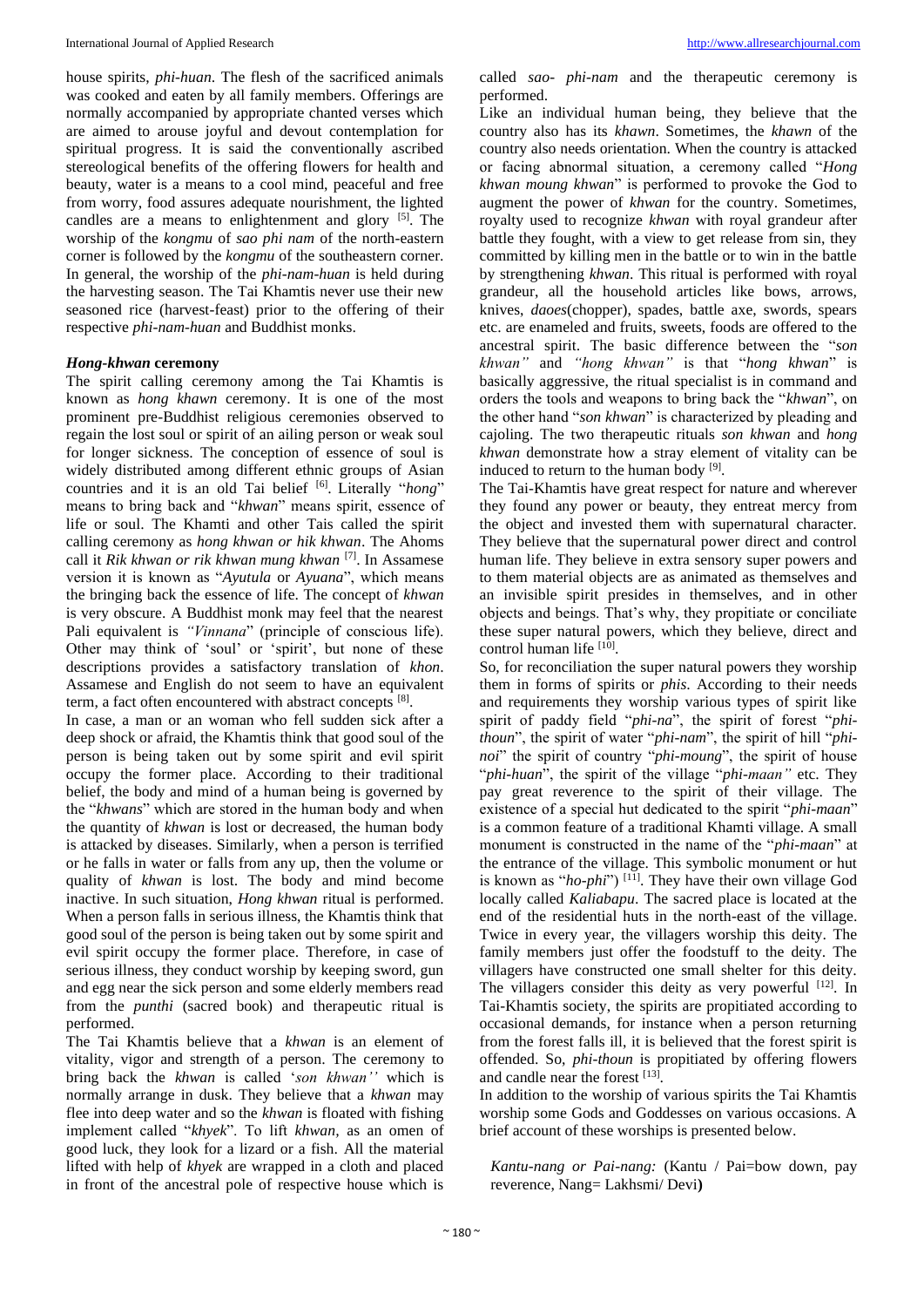### *Aao khon khao*

The Tai-Khamtis worship the Goddess of fortune Lakhsmi which is known as *Kantu nang or Pai nang*. They worship the goddess after entire paddy is thrust. They make an elaborate preparation to satisfy the goddess. The day when the paddy is to be brought to the house, the women of the family clear the place in the field where the paddy has been thrust. *Khao-no* (a kind of sticky rice), *mokwan* (sweets), *khaai* (egg), *kowi* (banana), *oi* (sugarcane) are to be kept in a vessel near the paddy. The powdered rice is spread in the boundary of one's paddy field and also around the paddy stocked in the field. This is to be done by the head of the family. Then the head of the family reads the *sloka* from *punthi.* In the house, within the granary (*ye-khao*) one bucket, full of paddy is kept on which two eggs are kept which symbolize the existence of *khwan* and germination. Then the paddy is brought inside the granary and head women recite *sloka* from the sacred book. The free translation of which is - you have come now at my granary and please be here for years to come. Though we would take out paddy time to time from the granary, but like the unlimited water of river, I believe, it would never be empty. You, as the *Lakhsmi* of paddy be at my granary. I will worship you for time immemorial [14]. Similar practice of calling of the *khwan* of rice is prevalent in Thailand also. The calling of the spirit of rice in Thailand is called *sukhwan khaw* [15] .

### *Kantu-nang or Pai-nang: (Kantu or Pai*=bow down, pay reverence, *Nang*= Devi)

The Tai Khamti performed *kantu-nang* ritual when someone is suffering from pox (*oak-nang*). In this ritual (*kantu-nang*), three or five women are required. In general, they wear white dresses at the time of worship. They prepare porridge to propitiate the Goddess. After lightening candle and incense sticks, they offer porridge, banana, white flower, one egg, betel nut, betel leaf and a token money and pray to the goddess *nang* (Assamese appellation *Sitala Devi*). Sometimes, the egg is broken and smeared in the body of the sick person. At the end of the worship, they tie a white thread in the wrist of the sick person and offer blessing for his/her quick recovery. This ritual is worshipped with utmost neat and clean to satisfy the Goddess (*Nang)*. They believe that if the Goddess is not satisfied some bad effect will remain in the body and mind of the affected person. Therefore, this ritual is performed with utmost care.

*Tong- kani- pan***:** (tong=offer, kani=opium, pan = betel leaf**)** The Tai Khamtis offer *kani pan* when their live stocks are suffering from some sort of diseases. The male members participate in this ritual. A special temporary shed is made in front of their cowshed to perform the ritual. They offer porridge, opium, hemp, sweets, betel nut, and betel leaf, a token money, candle and incense sticks to satisfy the deity. The opium smokers are the main priest in this ritual. After the completion of the worship in proper manner, all the food items are consumed by the worshipers. The use of hemp, the essence of the chanted verses and prayers, involvement of the non-Khamti devotees in the ritual indicate occasional worship of the Hindu deity *Mahadeva* is also prevalent in their society in a considerable low degree.

In every religious and auspicious occasion, the Tai-Khamtis perform water libation (*ye-nam*) rite which seems pre-Buddhistic in nature. No any meritorious occasion is completed without the water libation rite. While water is poured drop by drop from *yang-le*(water pot)into a vase and thence on to the ground, the congregation recites, we have offered candles, flowers and alms food (*simi, mokya, khaosom*) to Buddha, we have observed the precepts (*sin-ha*). May the deva and *Nang Vasung-Tuli* (Pali, *Vasundhara)* bear witness to our meritorious work. May I, as a result of this merit, attain *Nibbana*. This water-libation ceremony, as then Khamtis called it, is an intrinsic part of all ceremonies and public acts of meritorious giving's. As the formula indicates it calls merit of worshippers to the attention of an earth goddess known in Khamti Buddhism as "*Nang Vasungtuli*", and in ancient India *Vasundhara*. Although, little known in ancient Indian Buddhism, this goddess is widely known to the Buddhist of South East-Asia. Indeed, it is a myth associated with her that provides the Buddhist character for water libation ritual, which is no doubt older than Buddhism in South- East Asia<sup>[16]</sup>.

#### *Pai nang sulasati* (Worship of *Saraswati*)

Worship the goddess of learning *Saraswati* (*Nang Sulasati)* among the Khamtis is restricted to those who compose drama (*pung*). As reported during the course of field study, the composers (*chao mos*) worship the deity for seven days for his attainment. In the worship, altar is made; various kinds of foods are offered to the deity and after completion of worship, all the foods are consumed by the worshipers. At the beginning of the play, the dramatist cum director of the play (*Chow-mo*) offer prays to *Sulasati (Saraswati),* the Goddess of learning for any omission and commission on the part of the actors and actress in performing their role in the play. *Lik Nang Sulasati* (hymns of *Saraswati*) is also accepted as '*mohini mantra'* (charm)<sup>[17]</sup>. The worship of Tai traditional manuscript charm, however, is performed outside temple or at home.

#### *Tok- ang* (art of tattooing)

The Khamtis tattoo their body which is considered to be forms of therapeutic ritual. In old days, it was done either to cure a person of some complaints or to prevent someone from contacting a disease. The elaborate tattoo, it is believed, carried a power called *Luupii-Thaapii*, which made the wearer of tattoos invulnerable [18]. The art of tattooing one's body is also a common practice among the Shans of Burma. It is told that tattooing on the legs is chiefly practiced as a decoration; it is a sign of manhood; no girl recognizes the fact that a youth is a marriageable age until his legs can show the blue marking. Love-charms are tattooed on the arms or on the tip of the tongue. Fine wires of gold, or small discs of gold or silver, are sometimes inserted under the skin of the arms, back, or chest. The wires are supposed to keep at a distance the evil spirits that bring sickness the discs are charms to prevent all kinds of wound [19].

#### **Conclusion**

There are many customary practices of *phis* and God and Goddesses prevalent among the Tai-Khamtis. The study of their rituals and practices reveal that their religion (*Theravada*) has absorbed some traits of pre-Buddhistic

*Ye-nam* (water libation ceremony)